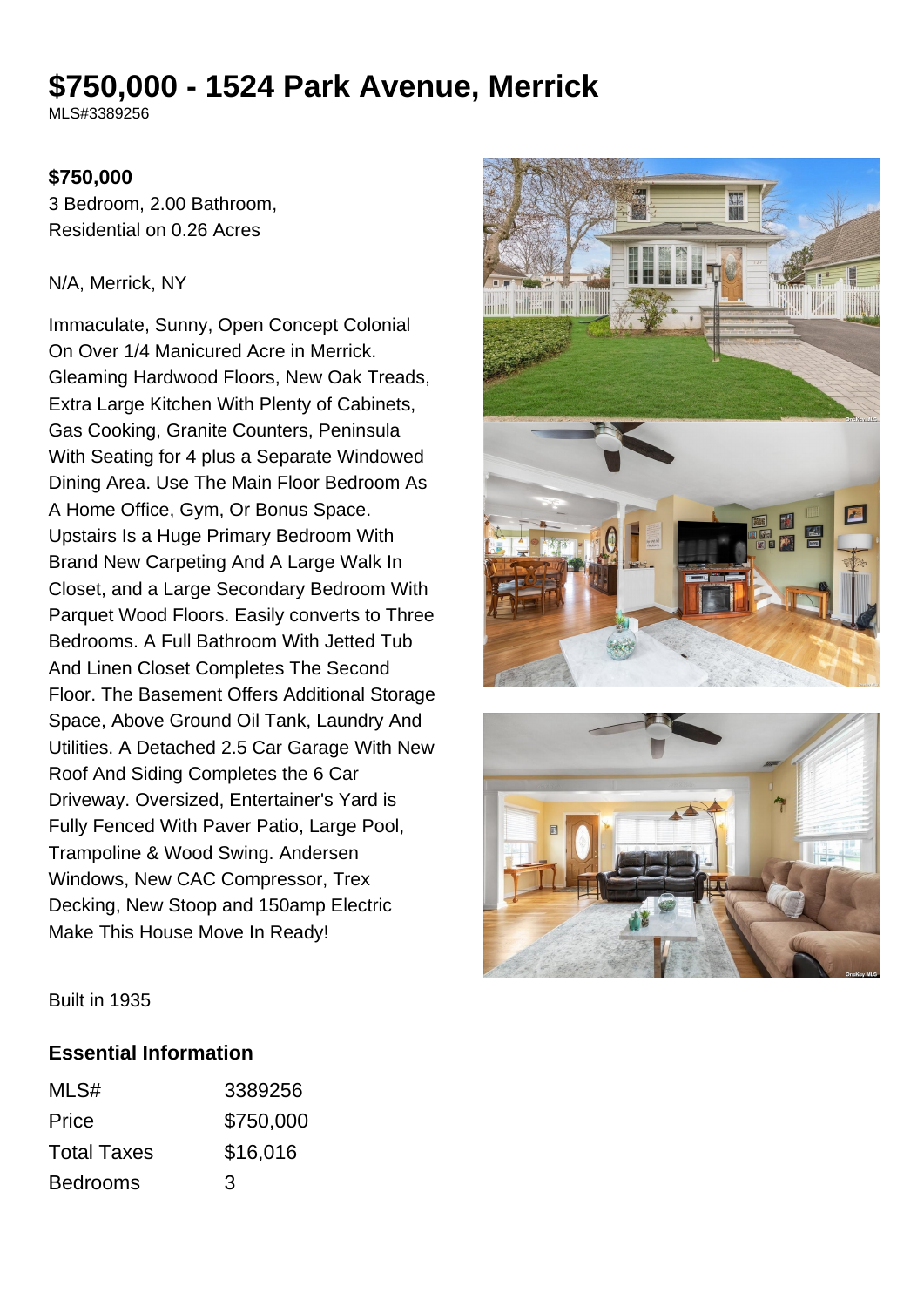| <b>Bathrooms</b>         | 2.00                           |  |
|--------------------------|--------------------------------|--|
| <b>Full Baths</b>        | 2                              |  |
| Lot Square Footage11,252 |                                |  |
| Acres                    | 0.26                           |  |
| <b>Year Built</b>        | 1935                           |  |
| <b>Type</b>              | <b>Residential</b>             |  |
| Sub-Type                 | <b>Single Family Residence</b> |  |
| <b>Style</b>             | 2 Story                        |  |
| <b>Status</b>            | Active                         |  |

## **Community Information**

| Address      | 1524 Park Avenue |
|--------------|------------------|
| Subdivision  | N/A              |
| City         | <b>Merrick</b>   |
| County       | <b>Nassau</b>    |
| <b>State</b> | NΥ               |
| Zip Code     | 11566            |

### **Amenities**

| <b>Features</b> | Level, Near Public Transit                  |
|-----------------|---------------------------------------------|
| Parking         | Private, Detached, 2 Car Detached, Driveway |
| # of Garages    | 2                                           |
| Garages         | Private, Detached, 2 Car Detached, Driveway |
| Has Pool        | Yes                                         |
| Pool            | <b>Above Ground</b>                         |

### **Interior**

| Interior                 | Hardwood, Wall To Wall Carpet                                                                        |
|--------------------------|------------------------------------------------------------------------------------------------------|
| <b>Interior Features</b> | 1st Floor Bedrm, Eat-in Kitchen, Living Room / Dining Room, Walk-In<br>Closet(s)                     |
| Appliances               | Dishwasher, Dryer, Microwave, Oven, Refrigerator, Washer, ENERGY<br><b>STAR Qualified Dishwasher</b> |
| Heating                  | Oil, Baseboard, Forced Air                                                                           |
| Cooling                  | <b>Central Air</b>                                                                                   |
| <b>Has Basement</b>      | Yes                                                                                                  |
| <b>Basement</b>          | Full, Unfinished                                                                                     |
| <b>Exterior</b>          |                                                                                                      |
| Exterior                 | Frame, Aluminum Siding, Vinyl Siding                                                                 |